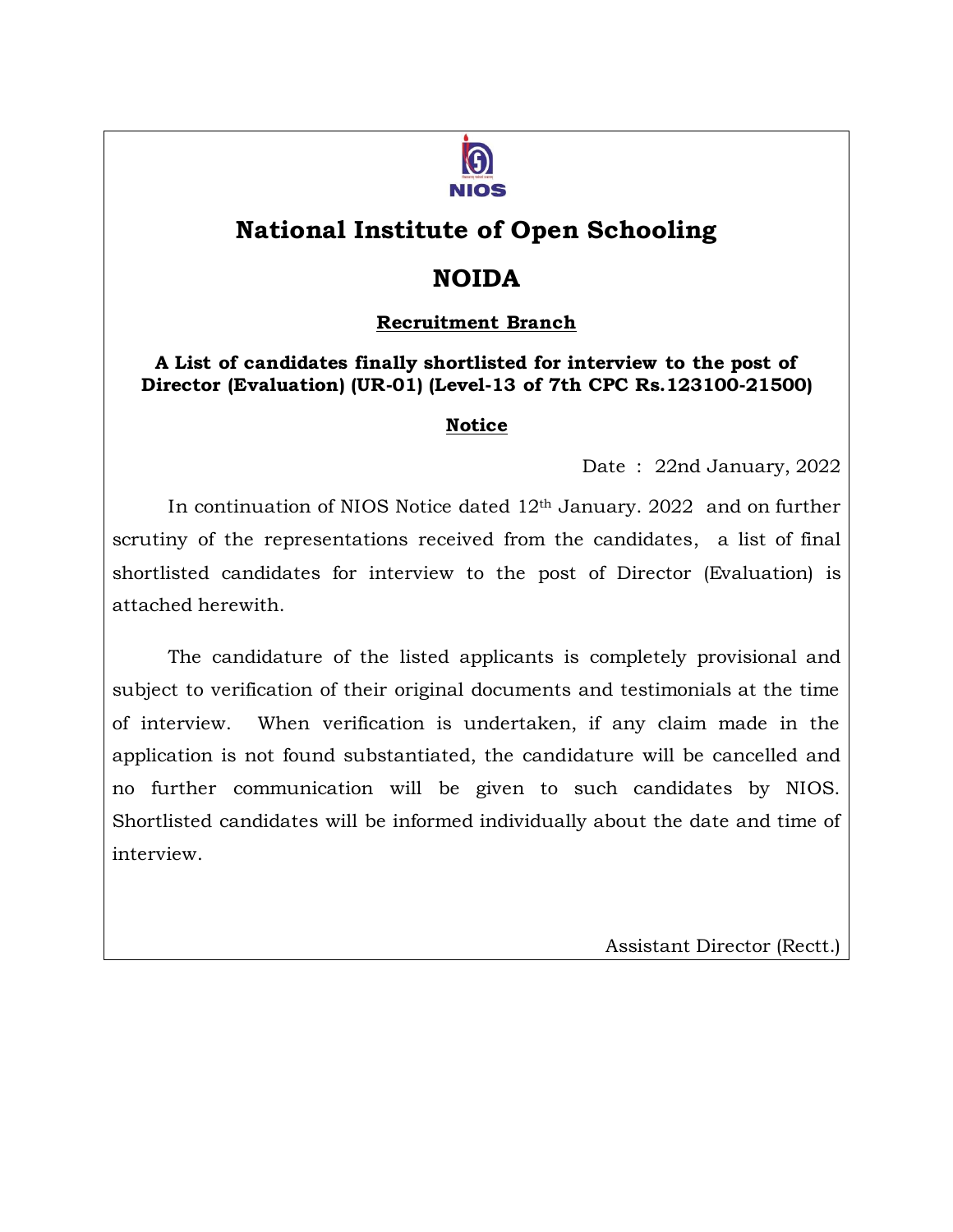# **National Institute of Open Schooling NOIDA**

#### **A List of candidates finally shortlisted for interview to the post of Director (Evaluation) (UR-01) (Level-13 of 7th CPC Rs.123100-21500)**

| S.No.          | Application No. | Name of the Candidate          |
|----------------|-----------------|--------------------------------|
| 1              | 121093300005    | <b>ANIL KUMAR</b>              |
| $\overline{2}$ | 121093300006    | Dr MANISHA GUPTA               |
| 3              | 121093300007    | <b>PRABUS</b>                  |
| $\overline{4}$ | 121093300021    | Rajneesh Choubisa              |
| 5              | 121093300022    | <b>VIJAY KUMAR SHARMA</b>      |
| 6              | 121093300023    | DR SANJAY PANWAR               |
| $\overline{7}$ | 121093300034    | Uttam Kumar                    |
| 8              | 121093300045    | DR PIYUSH SHARMA               |
| 9              | 121093300048    | Rupesh Kumar Jindal            |
| 10             | 121093300050    | DONNIPAD MANJUNATH             |
| 11             | 121093300054    | PRANAB KUMAR SARKAR            |
| 12             | 121093300057    | PANCHALA VENKATA NAGANJANEYULU |
| 13             | 121093300065    | Dr Divya Gangwar               |
| 14             | 121093300071    | Ramesh Pratap Singh Parihar    |
| 15             | 121093300072    | Dr Satvir Singh                |
| 16             | 121093300073    | <b>EZHILMARAN</b>              |
| 17             | 121093300074    | <b>SAROJ MALIK</b>             |
| 18             | 121093300076    | NAYAN KISHOR PATEL             |
| 19             | 121093300079    | SUVENDU SEKHAR DAS             |
| 20             | 121093300081    | KANHAIYA LAL GUPTA             |
| 21             | 121093300089    | THARKESHWAR NATH GIRI          |
| 22             | 121093300090    | MUKESH KUMAR GUPTA             |
| 23             | 121093300098    | Pradeep Kumar Singh            |
| 24             | 121093300106    | Dr Kamalesh Singh Baghel       |
| 25             | 121093300107    | Dr U Sureshkumar               |
| 26             | 121093300116    | DR V T JALAJAKUMARI            |
| 27             | 121093300117    | Sandeep Rankawat               |
| 28             | 121093300118    | DR ANAMIKA SINGH               |
| 29             | 121093300123    | <b>V SANTHANAM</b>             |
| 30             | 121093300127    | RANGA DHARA MAHAPATRA          |
| 31             | 121093300128    | Flt Lt Retd AMITA SAXENA       |
| 32             | 121093300131    | DR ANJAN KUMAR KHATUA          |
| 33             | 121093300134    | Karnail Singh                  |
| 34             | 121093300135    | Anil Mahadeo Hingmire          |